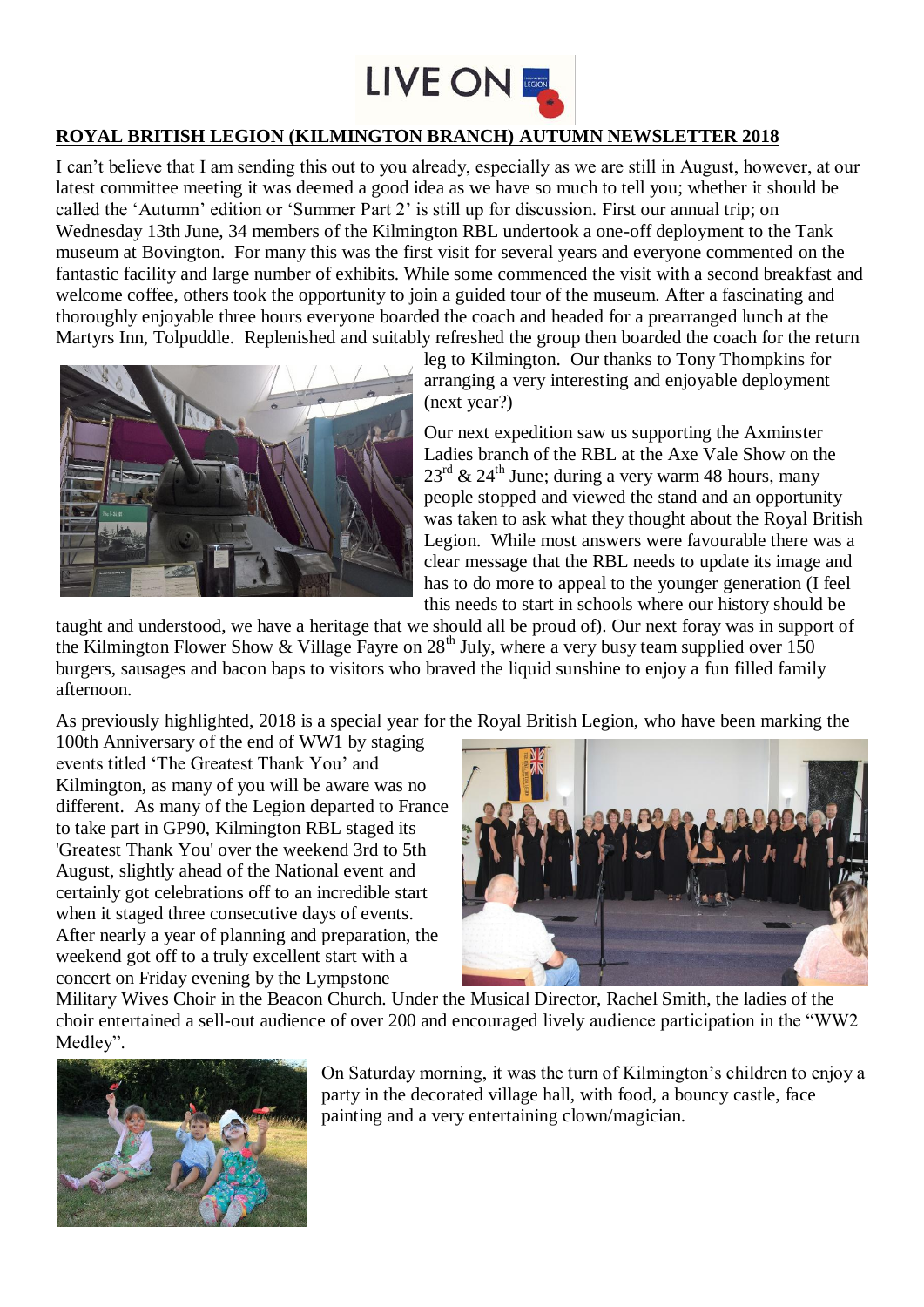

Later the same day, came a fantastic double event: the Village Hall was again the



venue for a family BBQ followed by a musical extravaganza and disco. On a very hot evening, the refreshment stand did a roaring trade as members and their guests sat at tables both inside and outside the hall to enjoy the excellent BBQ, (including a magnificent selection of puddings provided by volunteers). As the evening wore on, the focus moved into the hall with a disco and incredible solo performance by the international singer Gemma Louise Doyle, which prompted, among the younger participants, some enthusiastic participation on the dance floor.



On Sunday the mood became more serious when a service was held on Kilmington Common to dedicate an Oak tree planted to honour the men of Kilmington who gave their lives for their country in WW1. The service was led by Simon d'Albertanson, a Royal navy chaplain based at Lympstone, and a roll call of the men who gave their lives was read by Branch President, Roger Lovegrove. On completion many of those present then retired to the New Inn for a Sunday roast lunch, to reflect on the events of an incredibly successful weekend.



On Monday morning and having had time to reflect, it was clearly apparent that the Kilmington Branch of the Royal British Legion had staged and presented an event way beyond the comprehension of many, which was reflected in the generosity of all those who supported and participated in the weekend events; raising over £2450. I would like to say a huge thank you to all those who helped and supported us in making this an absolutely magical weekend, but most especially to your committee, who worked tirelessly to make this an incredible event. You might wonder, what next!! It's our AGM, which will be in the New Inn, Kilmington at 5pm on Fri 7<sup>th</sup> September, followed by our monthly get together in the same location. We are currently looking for willing recruits to stand as committee members and also the position of treasurer, so if you are interested can you please contact our Secretary Jean Falconer (01297 33708) as soon as possible. Following the AGM, at  $7.30 \text{pm}$  on Sat  $15^{\text{th}}$  September in Kilmington Village Hall we will be holding our annual lecture, this year presented by Jonathan Walker, the talk is called 'Passion and Power; Three Mistresses in the Great War' and provides a slightly lighter overview of events in WW1 (I say no more!!). At the end of October we will commence the official Poppy Appeal and we are currently looking for 2 new volunteers to assist!! Finally, our membership continues at around 127, however, we are always looking for new members to support our very worthy cause, so please come and join us 'KILMINGTON RBL NEEDS YOU'

## **Dates for your Diary:**

Fri 7th September – AGM AT 5pm followed by the monthly get together 6pm in the New Inn Sat  $15<sup>th</sup>$  September – 7.30pm, Annual lecture Kilmington Village Hall. Fri  $5<sup>th</sup> October – 6pm, monthly get together in the 'Old Inn' Kilmington.$ Fri  $2<sup>nd</sup>$  November – 6pm, monthly get together in the 'New Inn' Kilmington

Sun 11<sup>th</sup> November – Remembrance Sunday, St Giles Church, followed by the 'Act of Remembrance' at the War memorial. On completion lunch at Haselbury Mill (Names to Jean Falconer if you would like to join us at Haselbury, transport from the Hall car park).